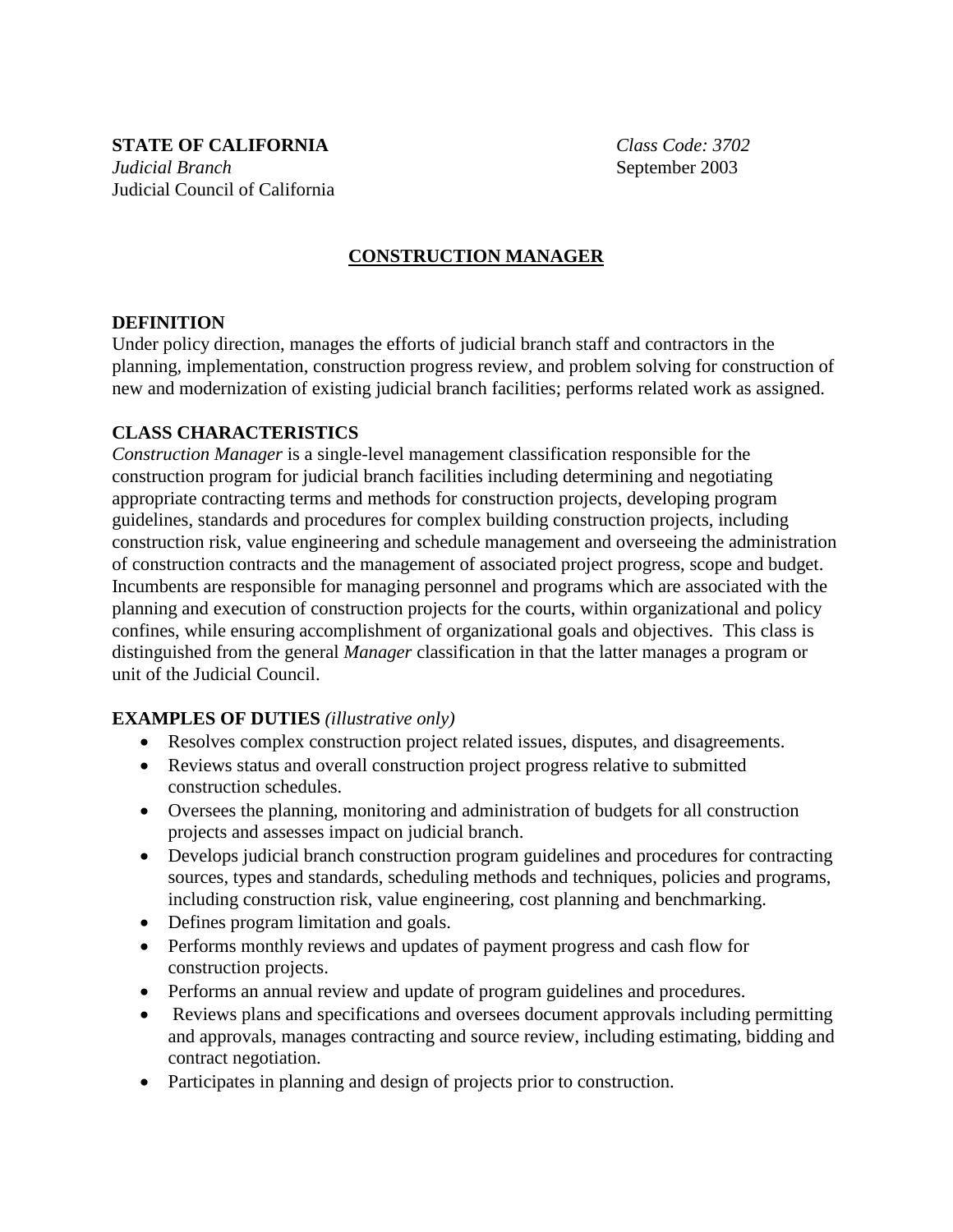CONSTRUCTION MANAGER Class Code: 3702 Page 2

- Performs constructibility and value engineering analysis including the preparation of comments.
- Establishes professional development component and conducts training.
- Identifies, prepares, and procures additional construction management services.
- Manages contracts, progress payment reviews, schedule, and quality of project.
- Monitors project progress and assists subordinate staff on complex projects.
- Conducts project site visits during construction and monitors the inspection process.
- Monitors annual construction management budget expenditures.
- Assesses bid specifications for probability for completion under stated timeline.
- Reviews status and monitors variances of the construction project database relative to scheduling and cost control reporting.
- Reviews and verifies managers' submitted applications for payment and performs overall fiscal management of multiple construction projects.

## **WORKING CONDITIONS**

- Work occasional evening and weekend hours.
- Required to travel statewide as necessary.
- May be required to travel out-of-state on a very limited basis.

## **QUALIFICATIONS**

## **Knowledge of:**

- Design and construction processes, including contract administration.
- Professional services agreements, binding documents, and contractual requirements applicable to judicial branch projects.
- Principles of contract law, scheduling, estimating, and construction of buildings and structures.
- Budgetary planning and control.
- Principles of organization, management, and supervision.

## **Ability to:**

- Plan, coordinate, and provide leadership.
- Identify problems in designs prepared by others.
- Plan, manage, and deliver multiple projects and provide effective oversight to multiple operations.
- Evaluate operational effectiveness of construction project team members.
- Provide impartial and effective analysis of claims and disputes.
- Organize own work, set priorities, and meet critical deadlines.
- Plan, organize, review, and evaluate the work of consultants, contractors, and others.
- Operate personal computers and use specified computer applications, such as word processing, spreadsheet, and project management software.